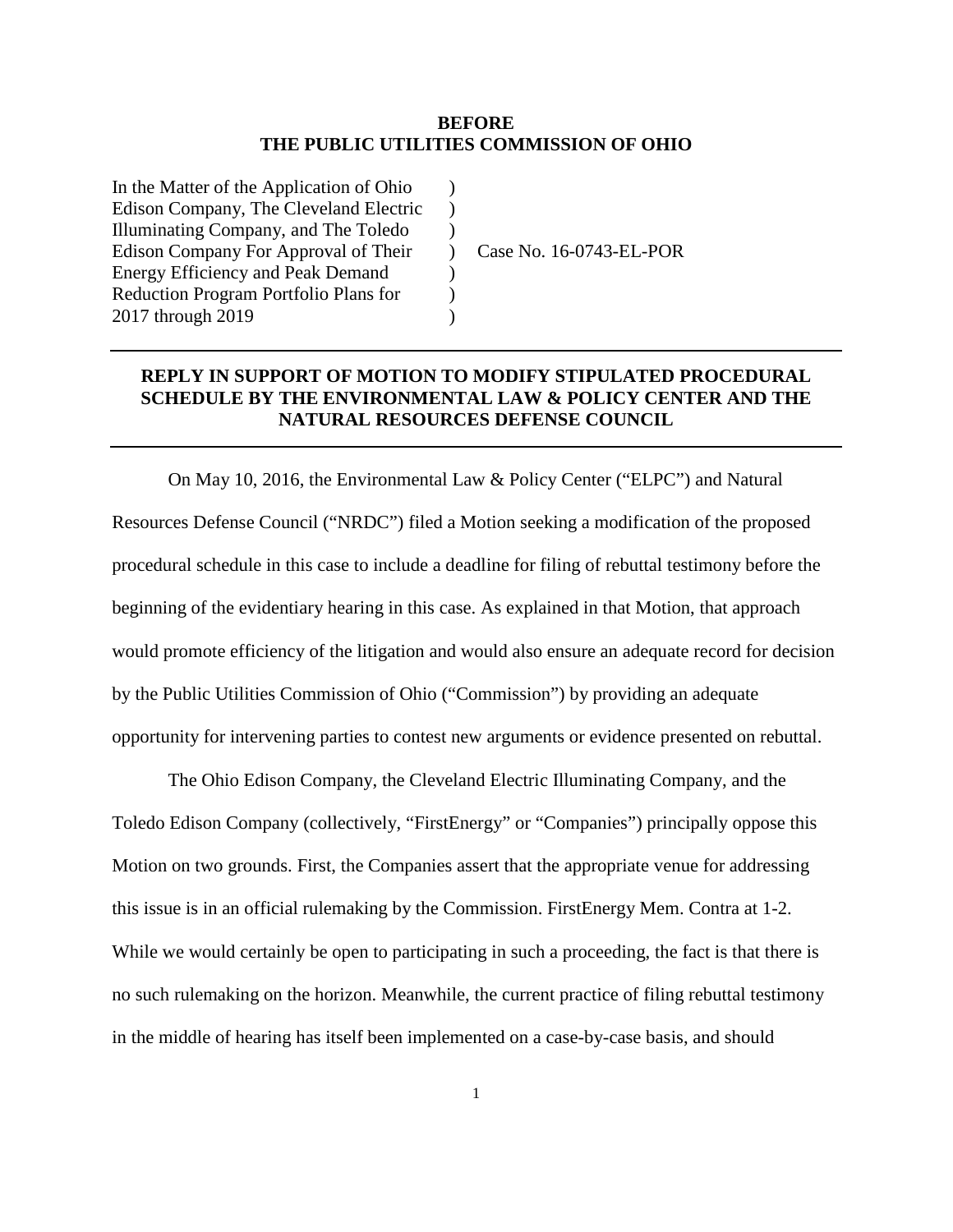therefore be open to reconsideration in any particular case. Changing that practice here will not preclude parties to future proceedings from arguing that a different approach is appropriate for their circumstances.

Second, FirstEnergy asserts that requiring the filing of rebuttal testimony before hearing may prevent it from being able to "contradict[] the opponent's evidence," especially if it loses the opportunity to respond to evidence elicited on cross-examination of intervenor witnesses. Mem. Contra at 3. This argument incorrectly supposes that the right to present testimony rebutting an opponent's case includes the right to rebut testimony that the Company *itself* elicits itself on cross-examination. Ohio state courts have not considered the scope of rebuttal testimony to extend that far, ruling that a party may not present a rebuttal witness to address testimony that its own counsel elicited from an opponent's witness on cross-examination. *Weimer v. Anzevino*, 122 Ohio App.3d 720, 726, 702 N.E.2d 940 (7th Dist. 1997) ("[A]ppellant cannot rebut evidence that was introduced by appellant's own counsel. Appellant may rebut evidence adverse to her side, but that evidence must be introduced by the opposing party and not by appellant herself."); *see also, e.g.*, *State v. Carrasquillo*, 9th Dist. Lorain No. 09CA009639, 2010-Ohio-5063, ¶ 17 (following *Weimer*).

Furthermore, the Companies' theoretical objection about intervenor witness testimony on cross-examination is belied by the fact that FirstEnergy will have a full opportunity to conduct discovery and depose intervenor witnesses before filing rebuttal testimony. Efficient use of these processes will ensure that the Companies have a full understanding of the intervenors' case. On the other hand, it is self-evident that stopping a hearing in the middle for filing of rebuttal testimony and resuming for additional cross-examination – usually of witnesses who have already filed direct testimony and been cross-examined once – is less efficient than consolidating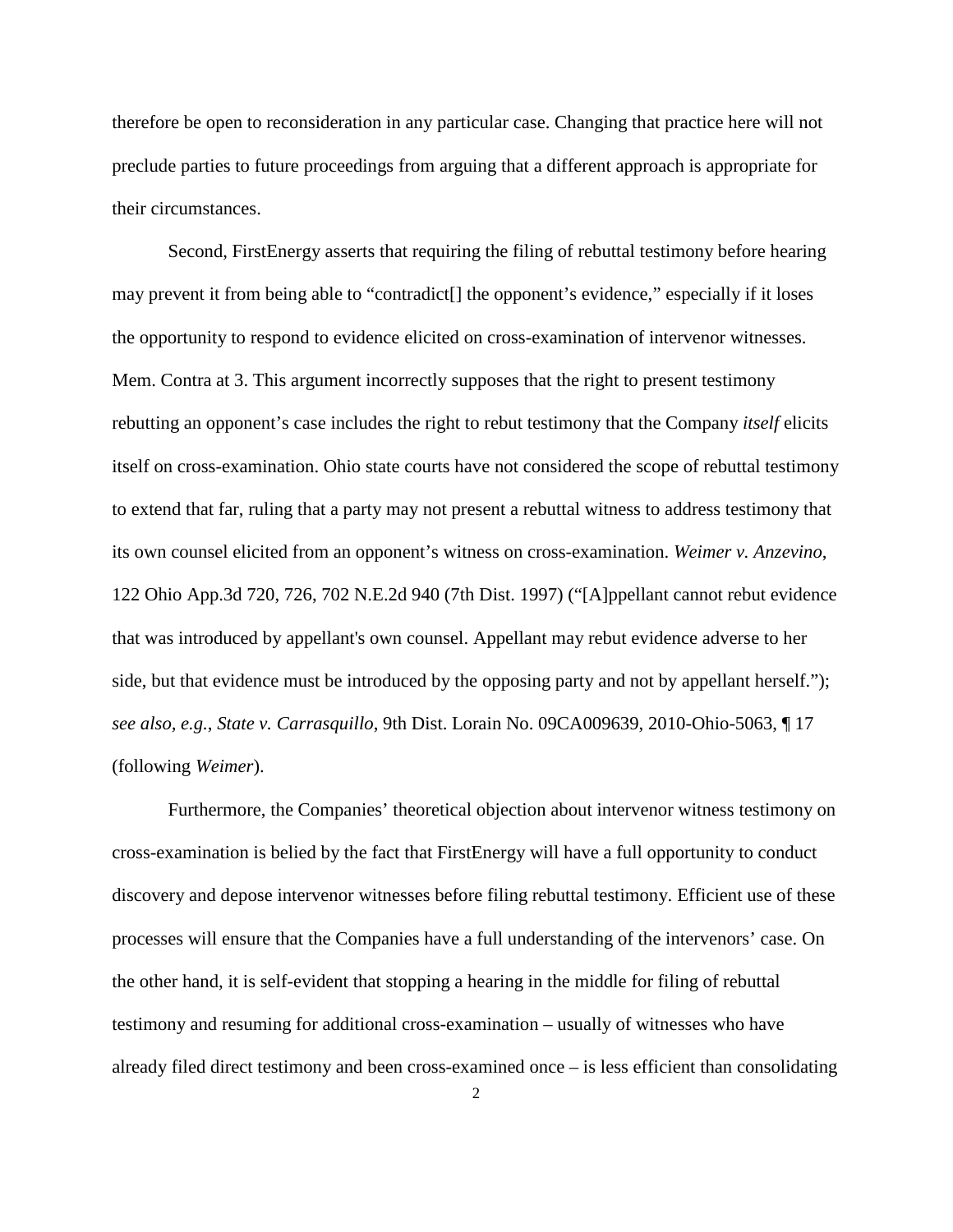all of a witness's cross-examination in one session. *See, e.g.*, Case No. 14-1297-EL-SSO (initial hearing adjourned for filing of rebuttal testimony by multiple witnesses who had already offered direct testimony).

We respectfully request that the Commission grant the Motion to Modify the Stipulated Procedural Schedule for these reasons and those set forth in the original Motion.

May 18, 2016 Respectfully submitted,

/s/ Madeline Fleisher Madeline Fleisher Environmental Law & Policy Center 21 West Broad St., Suite 500 Columbus, OH 43215 (614) 670-5586 [mfleisher@elpc.org](mailto:mfleisher@elpc.org)

*Counsel for the Environmental Law & Policy Center*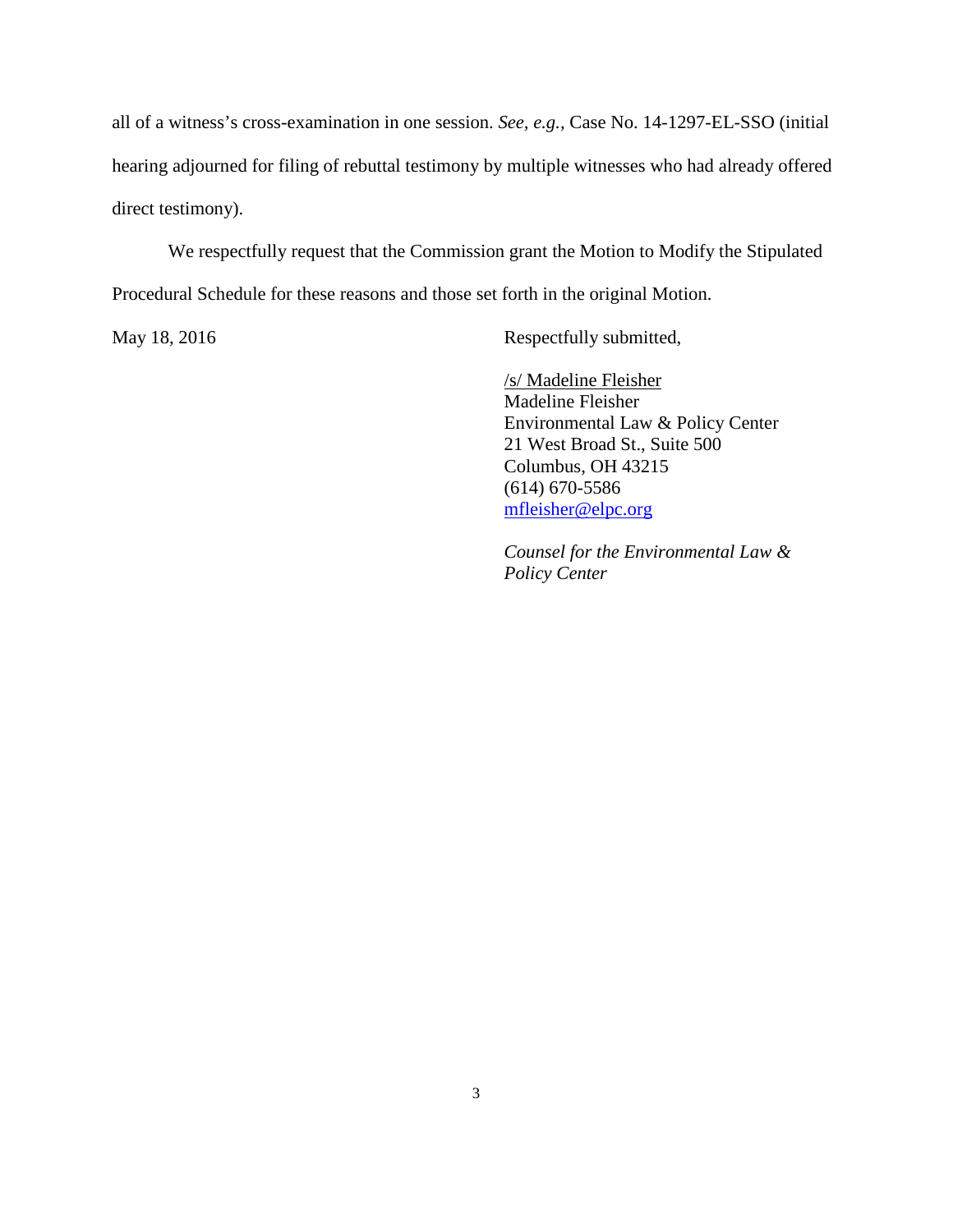## **CERTIFICATE OF SERVICE**

I hereby certify that a true copy of the foregoing Reply was served by electronic mail,

upon the following Parties of Record on May 18, 2016.

/s Madeline Fleisher Madeline Fleisher

tdougherty@theOEC.org cmooney@ohiopartners.org ricks@ohanet.org mwarnock@bricker.com dborchers@bricker.com mpritchard@mwncmh.com William.wright@ohioattorneygeneral.gov cdunn@firstenergycorp.com Kjklaw@yahoo.com jfinnigan@edf.org rdove@attorneydove.com ORourke@carpenterlipps.com Bojko@carpenterlipps.com Ghiloni@carpenterlipps.com burkj@firstenergycorp.com demiraye@firstenergycorp.com